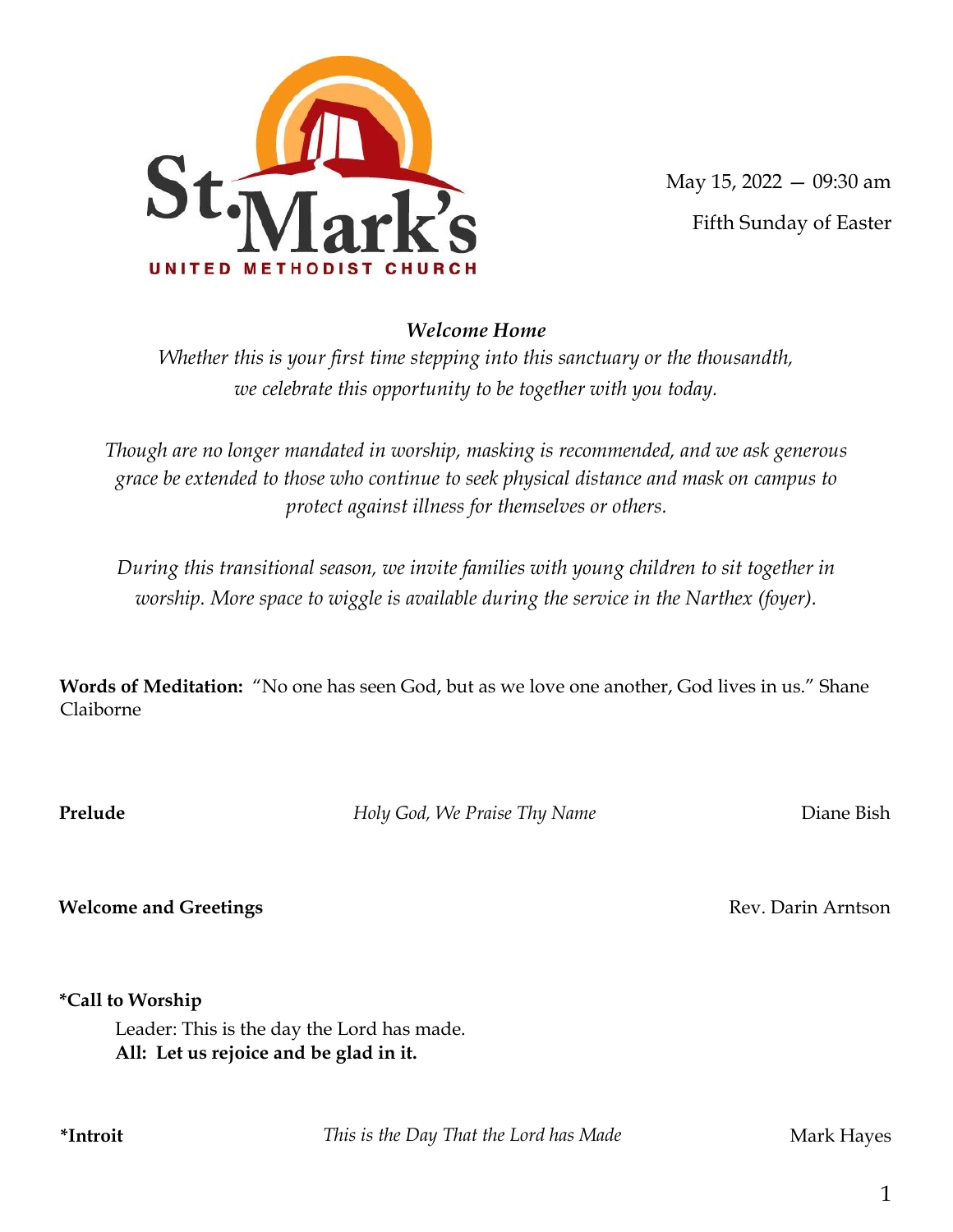\***Opening Hymn**  $\qquad O$  Church of God, United UMH 547, vv. 1-3

O church of God, united to serve one common Lord, proclaim to all one message, with hearts in glad accord. Christ ever goes before us; we follow day by day with strong and eager footsteps along the upward way.

From every land and nation the ordered ranks appear; to serve one valiant leader they come from far and near. They chant their one confession, they praise one living Lord, and place their sure dependence upon his saving word.

Though creeds and tongues may differ, they speak, O Christ, of thee; and in thy loving spirit we shall one people be. Lord, may our faithful service and singleness of aim proclaim to all the power of thy redeeming name.

## \***Opening Prayer** Karen Scanlon

O Lord God, you teach us that without love, our actions gain nothing. Pour into our hearts your most excellent gift of love, that, made alive by your Spirit, we may know goodness and peace, through your Son, Jesus Christ, our Savior and Lord, who lives and reigns with you and the Holy Spirit,

\*Gloria Patri

Glory be to the Father and to the Son and to the Holy Ghost; as it was in the beginning, is now, and ever shall be, world without end. Amen. Amen.

**Children's Time Rev. Parison** Rev. Darin Arntson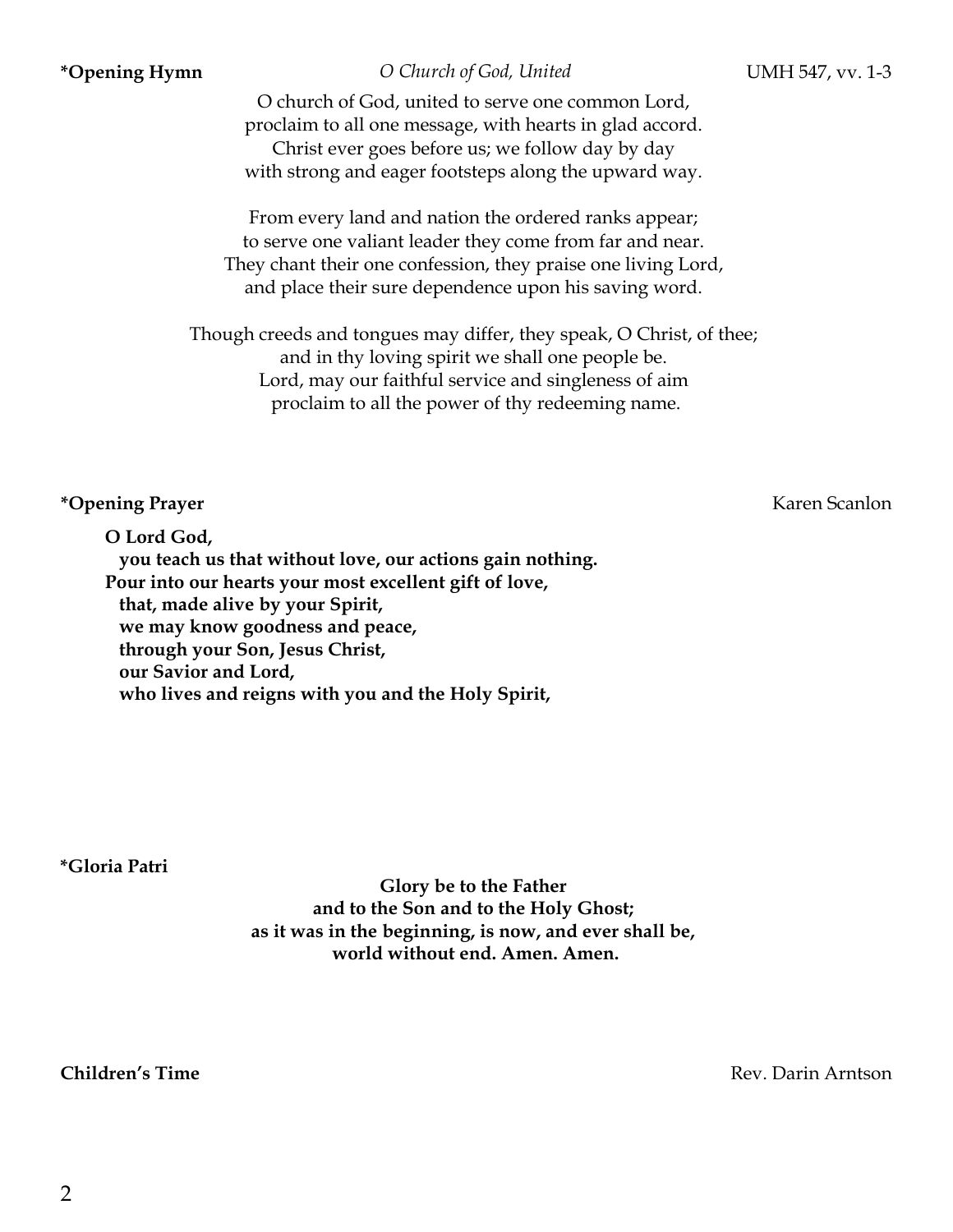| Anthem                | Since By Man Came Death<br>Since by man came death, by man came also the resurrection of the dead.<br>For as in Adam all die, even so in Christ shall all be made alive. | George Frederic Handel |
|-----------------------|--------------------------------------------------------------------------------------------------------------------------------------------------------------------------|------------------------|
| <b>Gospel Reading</b> | John 13:31-35                                                                                                                                                            | Rev. Darin Arntson     |
| <b>Sermon</b>         | Who Do We Think We Are?                                                                                                                                                  | Rev. Darin Arntson     |
| <b>Call to Prayer</b> | Live in Charity (Ubi Caritas)<br>Live in charity and steadfast love,                                                                                                     | <b>FWS 2179</b>        |

live in charity; God will dwell with you. Ubi caritas et amor, ubi caritas Deus ibi est.

Pastoral Prayer Karen Scanlon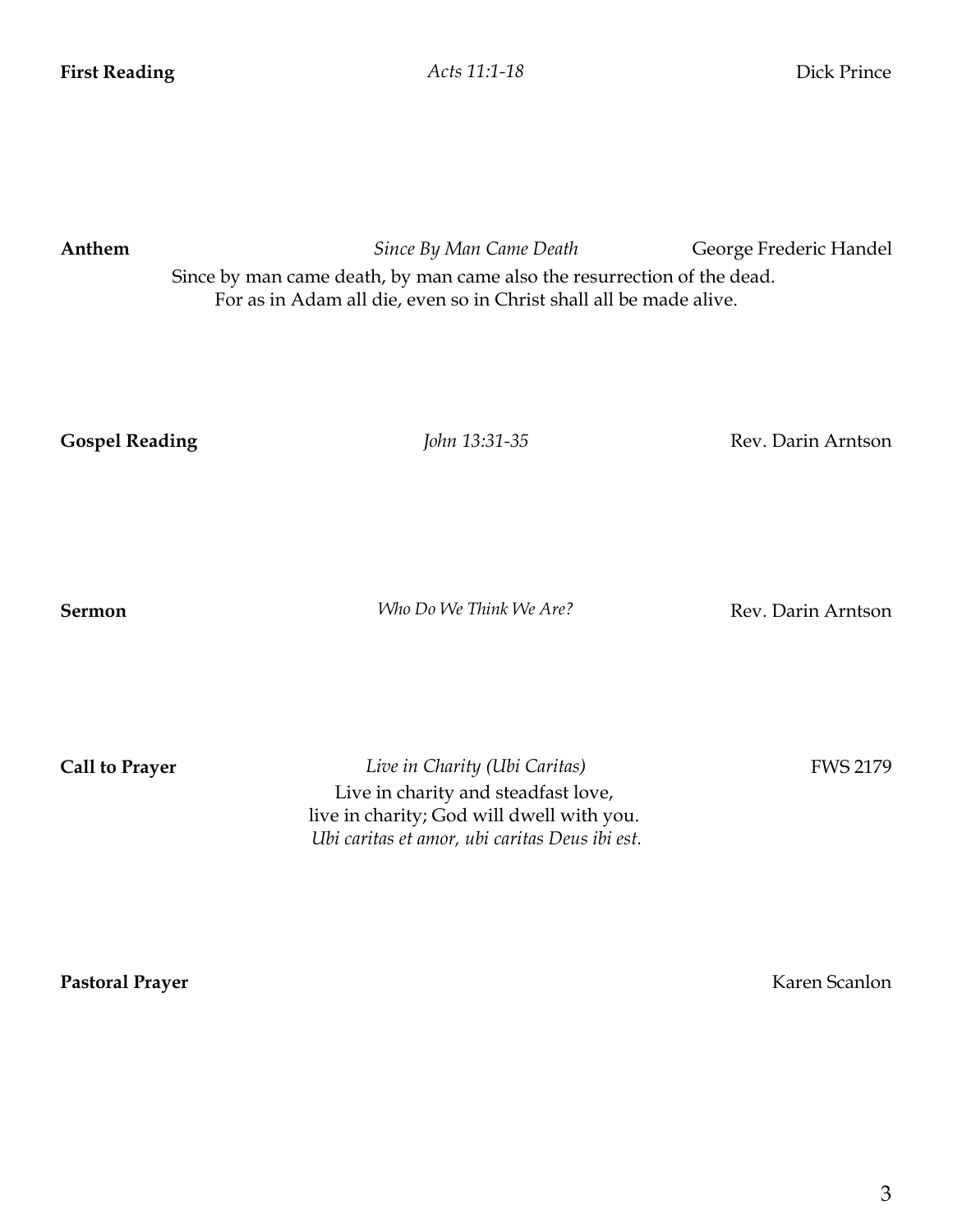\*Doxology

Praise God, from whom all blessings flow; praise God, all creatures here below: Alleluia! Alleluia! Praise God, the source of all our gifts! Praise Jesus Christ, whose power uplifts! Praise the Spirit, Holy Spirit! Alleluia! Alleluia! Alleluia!

# \*Prayer of Dedication Karen Scanlon

Loving God, we give you thanks for the ministry of reconciliation to which you call us in the name of Jesus Christ and his resurrection. Accept these gifts for your mission to heal all creation. May they be a testament to your love for us as we share them in love for you; through Jesus Christ we pray. Amen.

**Offertory** *Jesus Loves Me Jesus Loves Me* **arr.** Craig Curry

Invitation to Christian Stewardship **Example 2018** Rev. Darin Arntson

Our Father, who art in heaven, hallowed be thy name. Thy kingdom come. Thy will be done on earth as it is in heaven. Give us this day our daily bread, and forgive us our trespasses as we forgive those who trespass against us. And lead us not into temptation, but deliver us from evil. For thine is the kingdom and the power and the glory forever. Amen.

The Lord's Prayer

Time of Silence

4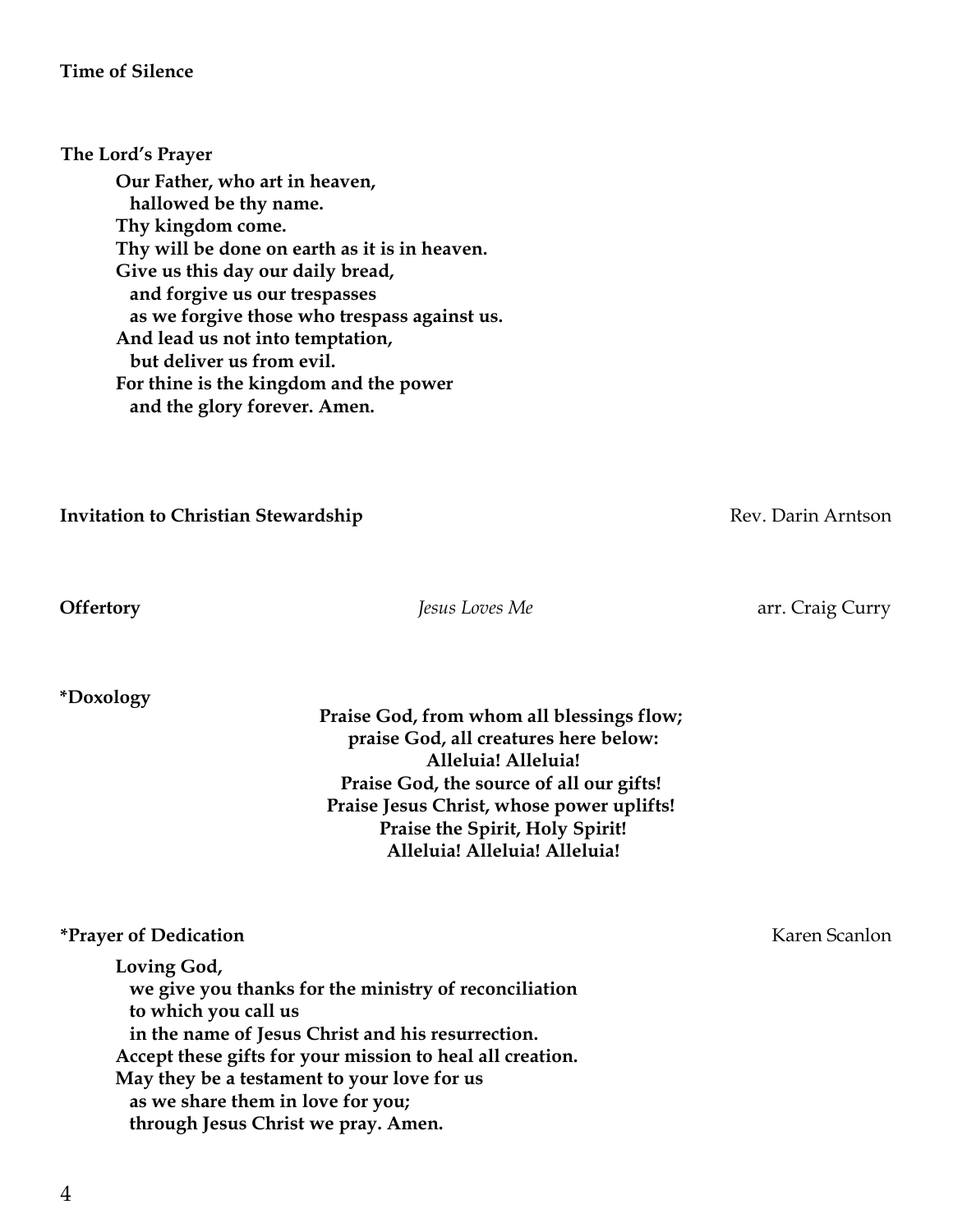5

\*Closing Hymn God of Grace and God of Glory UMH 577, vv. 1, 3, 4

God of grace and God of glory, on thy people pour thy power; crown thine ancient church's story; bring her bud to glorious flower. Grant us wisdom, grant us courage, for the facing of this hour, for the facing of this hour.

Cure thy children's warring madness, bend our pride to thy control; shame our wanton, selfish gladness, rich in things and poor in soul. Grant us wisdom, grant us courage, lest we miss thy kingdom's goal, lest we miss thy kingdom's goal.

Save us from weak resignation to the evils we deplore; let the search for thy salvation be our glory evermore. Grant us wisdom, grant us courage, serving thee whom we adore, serving thee whom we adore.

\***Benediction Response** *Of the Father's Love Begotten* UMH 184, v. 1 Of the Father's love begotten, ere the worlds began to be, he is Alpha and Omega, he the source, the ending he of the things that are, that have been and that future years shall see, evermore and evermore.

**Postlude** Salvation is Now Come to Earth **I.S. Bach** J.S. Bach

Those seated in the socially distanced section who wish to may exit the sanctuary through the rear doors during the postlude. Those who are seated in the non-distanced section are invited to remain seated until the conclusion of the service.

\*Benediction Rev. Darin Arntson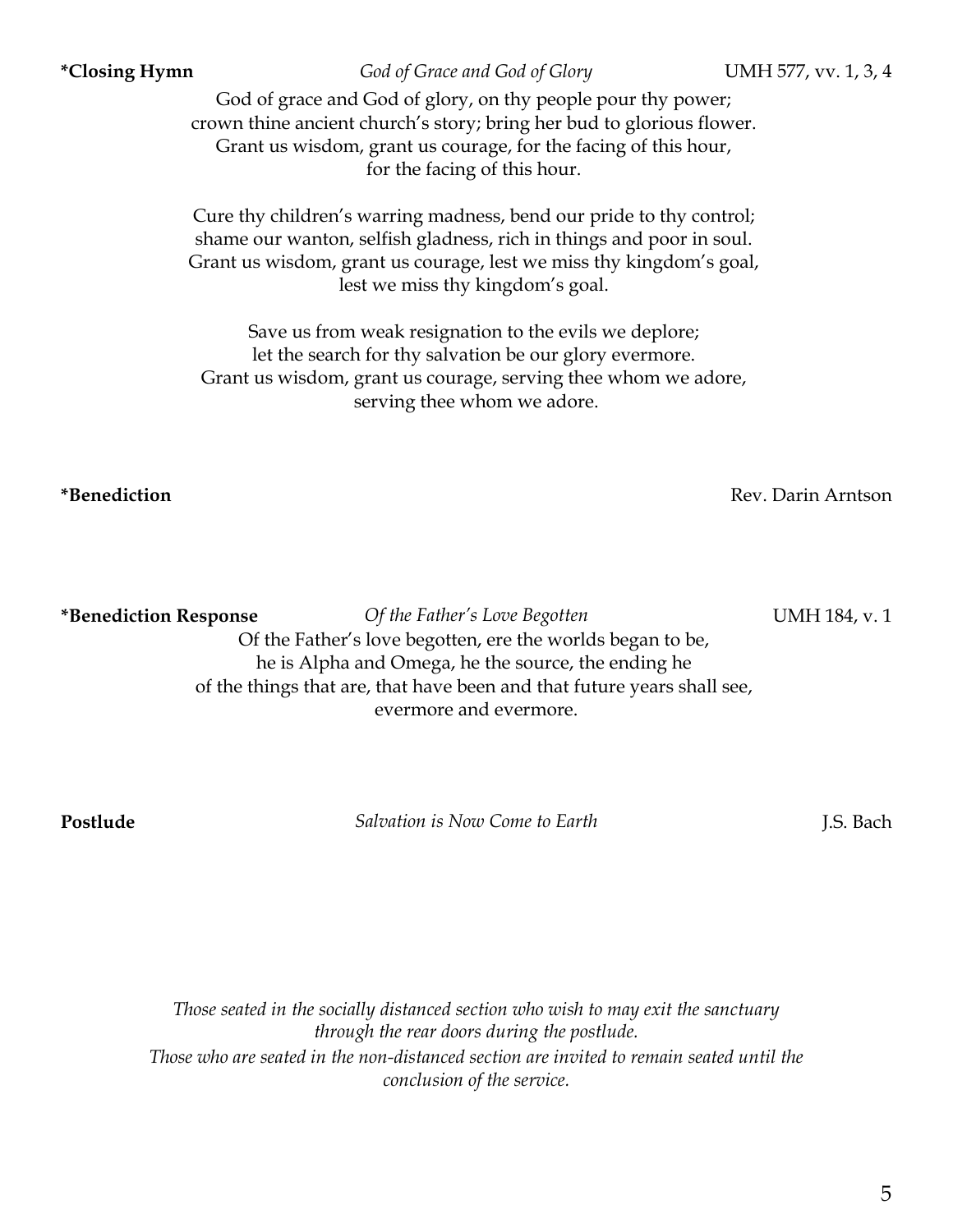## St. Mark's Calendar At-a-Glance–May 15—May 29, 2022

Sunday, May 15 (Peace with Justice Sunday)

- 9:30 a.m. Sunday Worship Service—Sanctuary & Online
- 10:30 a.m. Coffee Hour—Courtyard
- 12:00 p.m. Tongan Fellowship
- 4:30 p.m. Spring Ring Concert—Sanctuary & Online—CANCELLED

#### Wednesday, May 18

- 1:00 p.m. Bible Study with Pastor Jeri—Zoom
- 3:00 p.m. Laity Bible Study—New Room
- 6:00 p.m. Handbells Rehearsal—Social Hall

## Thursday, May 19

| $3:30$ p.m. | Cherub Choir – Choir Room  |
|-------------|----------------------------|
| $7:00$ p.m. | Chancel Choir – Choir Room |

## Saturday, May 21

| $8:00$ a.m. | "Leashed Walks With Your Dog" Meet Up (Meet in the St. Mark's Parking Lot) |
|-------------|----------------------------------------------------------------------------|
| $8:00$ a.m. | "My First Home" Drive-Thru Event (North Parking Lot, ends at 11:00 a.m.)   |

#### Sunday, May 22

| Sunday Worship Service - Sanctuary & Online                                           |
|---------------------------------------------------------------------------------------|
| Coffee Hour – Courtyard                                                               |
| Tongan Fellowship                                                                     |
| St. Mark's Family Picnic (East Mission Bay, South Tecolote Shores, ends at 6:00 p.m.) |
|                                                                                       |

## Wednesday, May 25

- 1:00 p.m. Bible Study with Pastor Jeri—Zoom
- 3:00 p.m. Laity Bible Study—New Room
- 6:00 p.m. Handbells Rehearsal—Social Hall

## Thursday, May 26

- 3:30 p.m. Cherub Choir—Choir Room
- 7:00 p.m. Chancel Choir—Choir Room

## Sunday, May 29

- 9:30 a.m. Sunday Worship Service—Sanctuary & Online
- 10:30 a.m. Coffee Hour—Courtyard
- 12:00 p.m. Tongan Fellowship

## In observance of Memorial Day, the church office will be closed Monday, May 30.

You can find all upcoming events and new announcements in the St. Mark's Messenger Newsletter. Go to www.stmarksumcsd.org to sign up to receive the Messenger and Enews.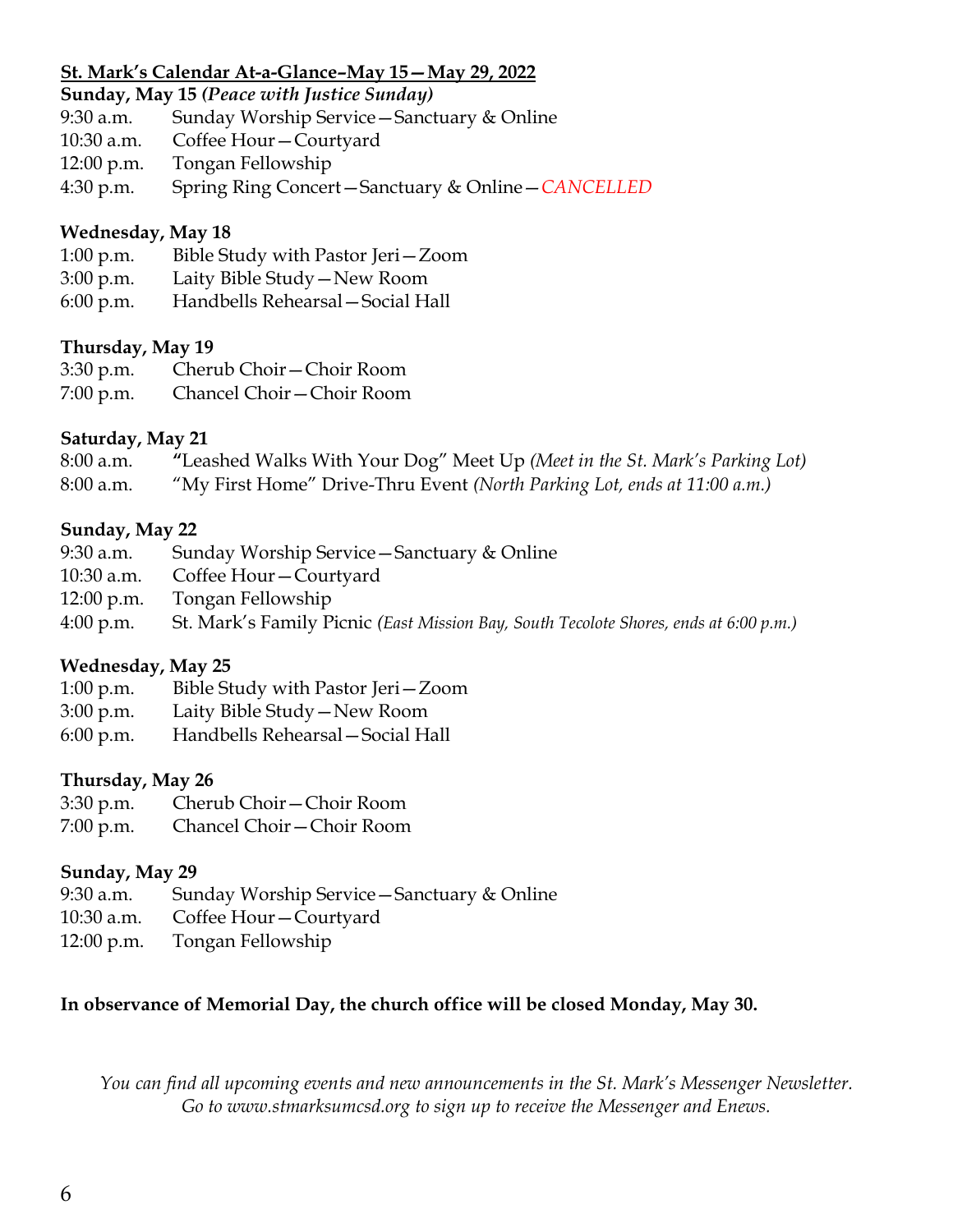# Announcements, May 15, 2022—May 29, 2022

Today's Spring Ring Concert has been cancelled. Be on the lookout for a new date and time.

Reception of New Members and Celebration of Baptism, Sunday, June 5—Pentecost Sunday is a day that wecelebrate God's Spirit imparted to us to live and serve as members of the Church, and a day that we will welcome new members to this family of faith, too. Please let Pastor Darin know by Friday, May 20 if you would like to be received in baptism or membership on this celebratory day.

# Events scheduled for Saturday, May 21

• Just in Time "My First Home" Drive-Thru, 8 a.m.–11 a.m.  $-St$ . Mark's will be hosting a "My First Home" drive-thru event to collect new essential household items for Just in Time for Foster Youth. A flyer with needed items will be provided in upcoming emails and at church. If you would like to volunteer at this event, please contact Diana Starnes at (858)274-3547 or dtstarnes@hotmail.com.

· Leashed Walks With Your Dog Meet-Up, 8:00 a.m., Bring Fido and join us for a leashed walk at the bay. Those that are interested, meet in the church parking lot.

St. Mark's Family Picnic, Sunday, May 22, 2022, 4-6 p.m., East Mission Bay, South Tecolote Shores Families with kids and youth (and all who love them) are invited to an afternoon of fun and food to meet new friends and get reacquainted with old ones, too. Bring your favorite "yard-game" and/or a side dish to share. We'll provide the drinks/burgers/hot dogs, as well as some get-to-know-you games for little ones through grown-up people. Volunteers for grill-master welcome, also! Email Pastor Darin with questions and keep an eye on your ENews for more details.

Celebrating Graduates on June 12 - We will be celebrating 2022 High School, College or Graduate program graduates in worship, June 12. If you would have your graduate recognized, send the name(s) to Michelle, admin@stmarksumcsd.org, no later than Tuesday, May 31.

Memorial Garden Plaques— Each year we offer to order bronze plaques for deceased former pastors, members, constituents, and their immediate families as additions to the Memorial Garden. Plaques may be ordered with either one name (minimum donation of \$500) or two names (minimum donation of \$750), with the costs covering purchase of the plaques, their installation and dedication, and maintenance of the Garden. If you would like to dedicate a plaque, please obtain a Memorial Garden brochure from the church office or the narthex. Orders and payments must be received by August 1st to be included in this year's All Saints Sunday dedication in November. If you have further questions, please contact Sheryl Harding at 619-276-6149.

Streets of Hope—Every Monday night The Streets of Hope serves San Diego's homeless by providing bagged meals. Streets of Hope is looking for groups to sponsor Monday evening by donating 100 sandwiches, snacks and beverages and to assist in distributing the meals. Beginning June 13, St. Mark's Missions Committee will sponsor the meals on the second Monday of each month. If interested in volunteering to help make the sandwiches in the church social hall and/or distributing the meals, please contact Diana Starnes at (858)274-3547 or dtstarnes@hotmail.com. A sign-up sheet will also be posted in the church office.

Church Office Closure—In observance of Memorial Day, May 30, the church office will be closed. All inquiries will be returned when the office reopens, Tuesday, May 31.